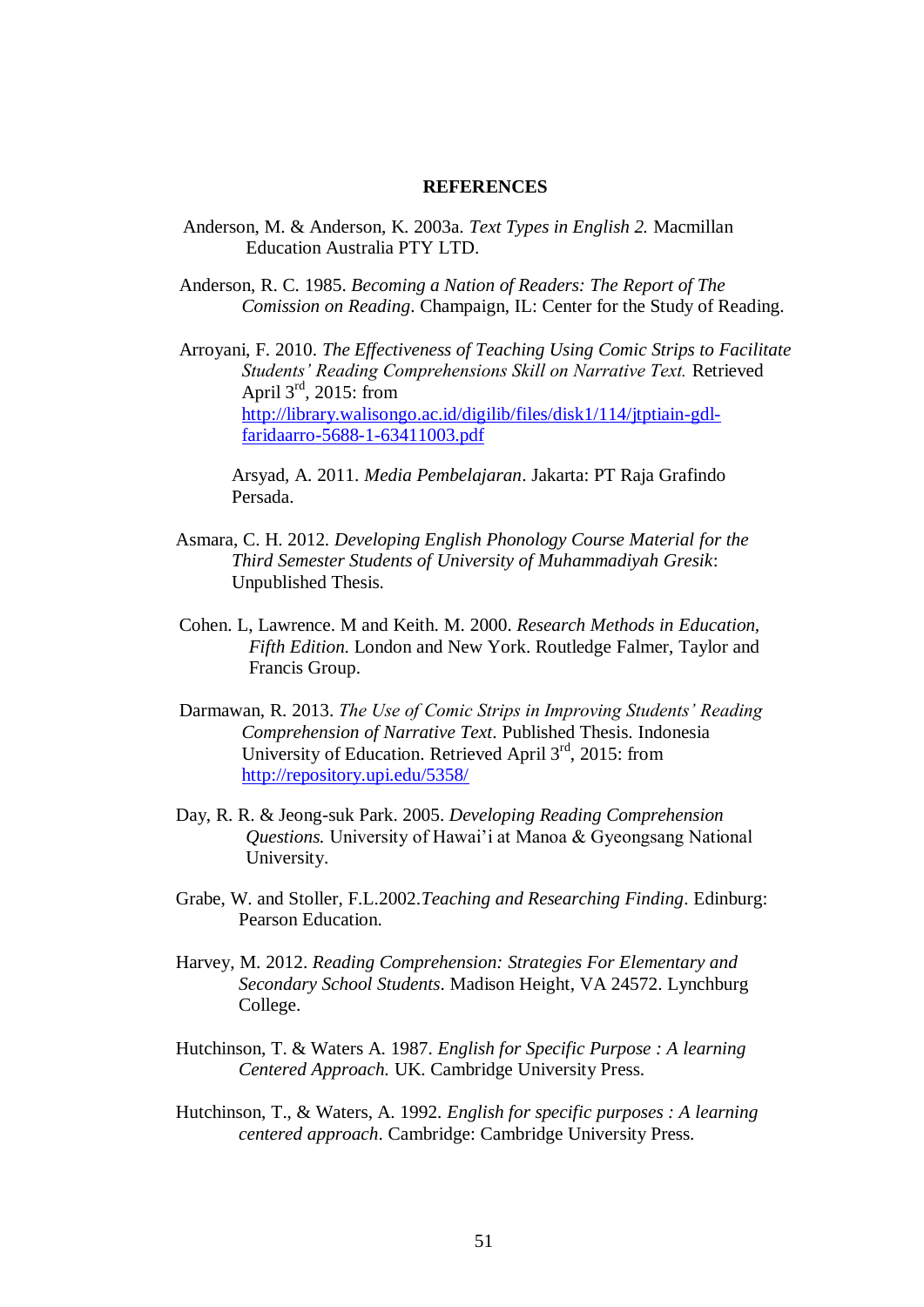- Hurlock, B. Elizabert*, Psikologi Perkembangan* (Suatu Pendekatan Sepanjang Rentang Kehidupan). Erlangga Jakarta Edisi ke V.
- Kendeou, et.al. 2007. *Reading Comprehension Strategies:Theories, Interventions, and Technologies.* Mahwah, New Jersey: Lawrence Erlbaum Associates, Inc.
- Lestari, I, S. 2014. *Developing English Vocabulary Material By Using Comic for the 5th Grade Students at SDN II Sukosari.* Thesis Unpublished. University of Muhammadiyah Gresik.
- McCloud, S. 2007. *Understaning Comics*. Jakarta: PT Gramedia Pustaka Utama.
- Mehpour, S., Razmjoo, S.A., &Kian, P. 2011. *The Relationship between Depth and Breadth of Vocabulary Knowledge and Reading Comprehension among Iranian EFL learners.* Journal of English Language Teaching and Learning, 53 (222), 97-127.
- Merc, Ali. 2013. *The Effect of Comic Strip Use on Reading Comprehension of EFL Students.* International Journal on New Trends in Education and Their Implications. Anadolu University. From <http://www.ijonte.org/FileUpload/ks63207/File/05.merc.pdf>
- Nunan, D.1989.*The Learner-Centred Curriculum*. Cambridge: Cambridge University Press.
- Sadiman, Arief. S, Rahardjo. R, Haryono. A, Rahardjito. 2003. *Media Pendidikan: Pengertian Pengembangan dan Pemanfaatannya.* Jakarta: PT Raja Grafindo Persada.
- Sadler K.R., and T.A.S Hayllar. 2000. *Text in Sction I, an English Workbook.* Macmillan: Macmillan.P.12.
- Snow, C. 2002. *Reading For Understanding: Toward An R&D Program In Reading Comprehension*. Washington DC: Rand Corporation.
- Songhori, M. H. 2008. *Interactional to needs analysis.* Azad University of Baft Kerman.
- Sugiyono. 2011. *Metode Penelitian Kuantitatif Kualitataif dan R&D*. Bandung. Alfabeta.
- Sudjana, N. & Rivai A. 2009. *Media Pengajaran*. Bandung: Sinar Baru Algesindo.Susiani, L. 2006. *Bikin Komik dengan Adobe Ilustrator dan Adobe Photoshop*. Jogjakarta: ANDI.